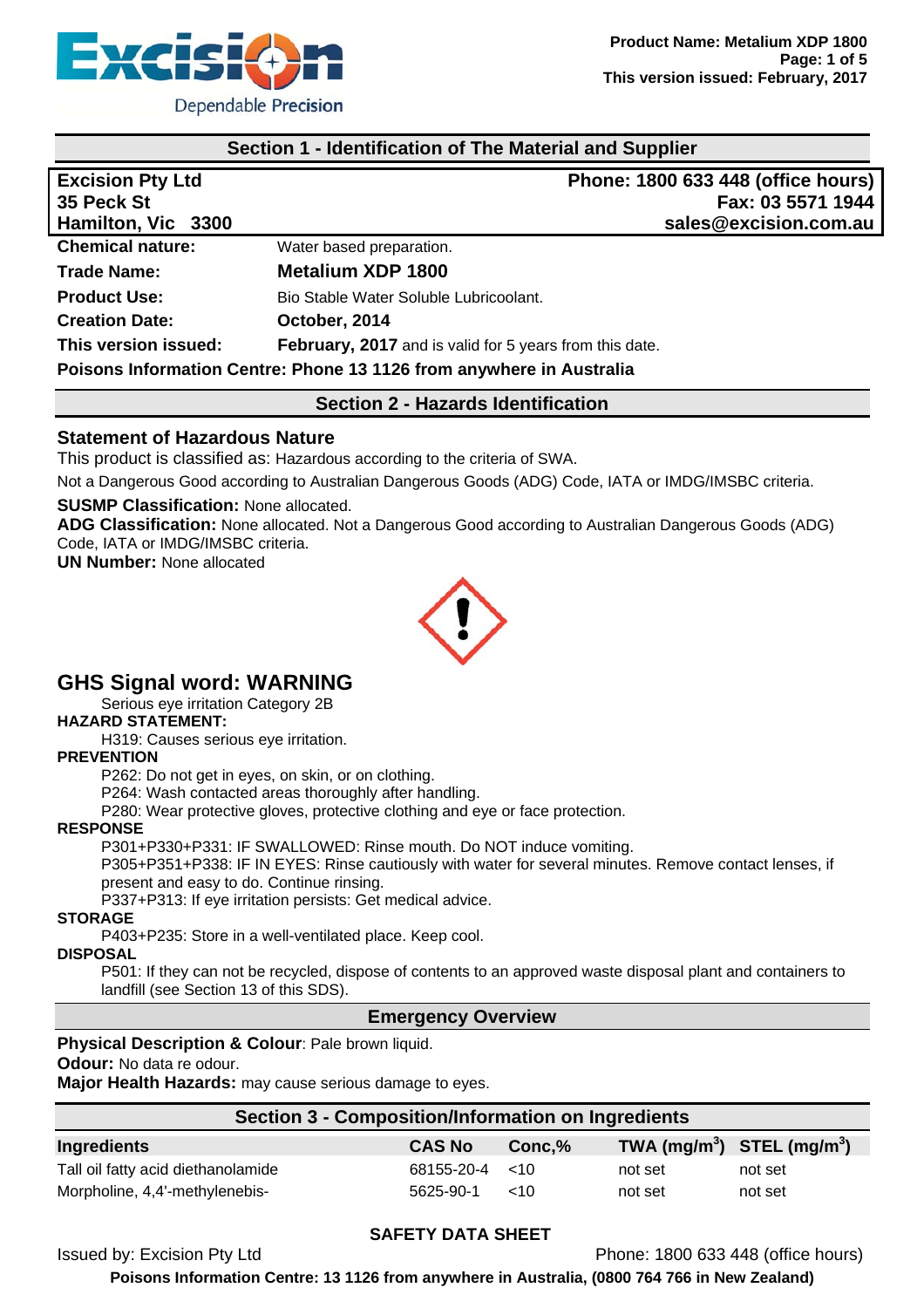

| Diethanolamine | 111-42-2         | $~<$ 10 |         | not set |
|----------------|------------------|---------|---------|---------|
| Water          | 7732-18-5 to 100 |         | not set | not set |

This is a commercial product whose exact ratio of components may vary slightly. Minor quantities of other non hazardous ingredients are also possible.

The SWA TWA exposure value is the average airborne concentration of a particular substance when calculated over a normal 8 hour working day for a 5 day working week. The STEL (Short Term Exposure Limit) is an exposure value that may be equalled (but should not be exceeded) for no longer than 15 minutes and should not be repeated more than 4 times per day. There should be at least 60 minutes between successive exposures at the STEL. The term "peak "is used when the TWA limit, because of the rapid action of the substance, should never be exceeded, even briefly.

## **Section 4 - First Aid Measures**

## **General Information:**

You should call The Poisons Information Centre if you feel that you may have been poisoned, burned or irritated by this product. The number is 13 1126 from anywhere in Australia (0800 764 766 in New Zealand) and is available at all times. Have this SDS with you when you call.

**Inhalation:** No first aid measures normally required. However, if inhalation has occurred, and irritation has developed, remove to fresh air and observe until recovered. If irritation becomes painful or persists more than about 30 minutes, seek medical advice.

**Skin Contact:** Wash gently and thoroughly with water (use non-abrasive soap if necessary) for 5 minutes or until chemical is removed.

**Eye Contact:** Immediately flush the contaminated eye(s) with lukewarm, gently flowing water for 15 minutes or until the product is removed, while holding the eyelid(s) open. Take care not to rinse contaminated water into the unaffected eye or onto the face. Obtain medical attention immediately. Take special care if exposed person is wearing contact lenses.

**Ingestion:** If product is swallowed or gets in mouth, do NOT induce vomiting; wash mouth with water and give some water to drink. If symptoms develop, or if in doubt contact a Poisons Information Centre or a doctor.

## **Section 5 - Fire Fighting Measures**

**Fire and Explosion Hazards**: The major hazard in fires is usually inhalation of heated and toxic or oxygen deficient (or both), fire gases. There is no risk of an explosion from this product under normal circumstances if it is involved in a fire.

Only small quantities of decomposition products are expected from this product at temperatures normally achieved in a fire. This will only occur after heating to dryness.

Fire decomposition products from this product are likely to be irritating if inhaled.

**Extinguishing Media:** Not combustible. Use extinguishing media suited to burning materials.

**Fire Fighting:** If a significant quantity of this product is involved in a fire, call the fire brigade.

| Flash point:                     | Does not burn.                  |
|----------------------------------|---------------------------------|
| <b>Upper Flammability Limit:</b> | Does not burn.                  |
| <b>Lower Flammability Limit:</b> | Does not burn.                  |
| <b>Autoignition temperature:</b> | Not applicable - does not burn. |
| <b>Flammability Class:</b>       | Does not burn.                  |
|                                  |                                 |

## **Section 6 - Accidental Release Measures**

**Accidental release:** In the event of a major spill, prevent spillage from entering drains or water courses. Wear full protective chemically resistant clothing including eye/face protection, gauntlets and self contained breathing apparatus. See below under Personal Protection regarding Australian Standards relating to personal protective equipment. Suitable materials for protective clothing include rubber, PVC. Eye/face protective equipment should comprise as a minimum, protective goggles. If there is a significant chance that vapours or mists are likely to build up in the cleanup area, we recommend that you use a respirator. Usually, no respirator is necessary when using this product. However, if you have any doubts consult the Australian Standard mentioned below (section 8). Otherwise, not normally necessary.

Stop leak if safe to do so, and contain spill. Absorb onto sand, vermiculite or other suitable absorbent material. If spill is too large or if absorbent material is not available, try to create a dike to stop material spreading or going into drains or waterways. Sweep up and shovel or collect recoverable product into labelled containers for recycling or salvage, and dispose of promptly. Recycle containers wherever possible after careful cleaning. After spills, wash area preventing runoff from entering drains. If a significant quantity of material enters drains, advise emergency services. This material may be suitable for approved landfill. Ensure legality of disposal by consulting regulations prior to

## **SAFETY DATA SHEET**

Issued by: Excision Pty Ltd Phone: 1800 633 448 (office hours)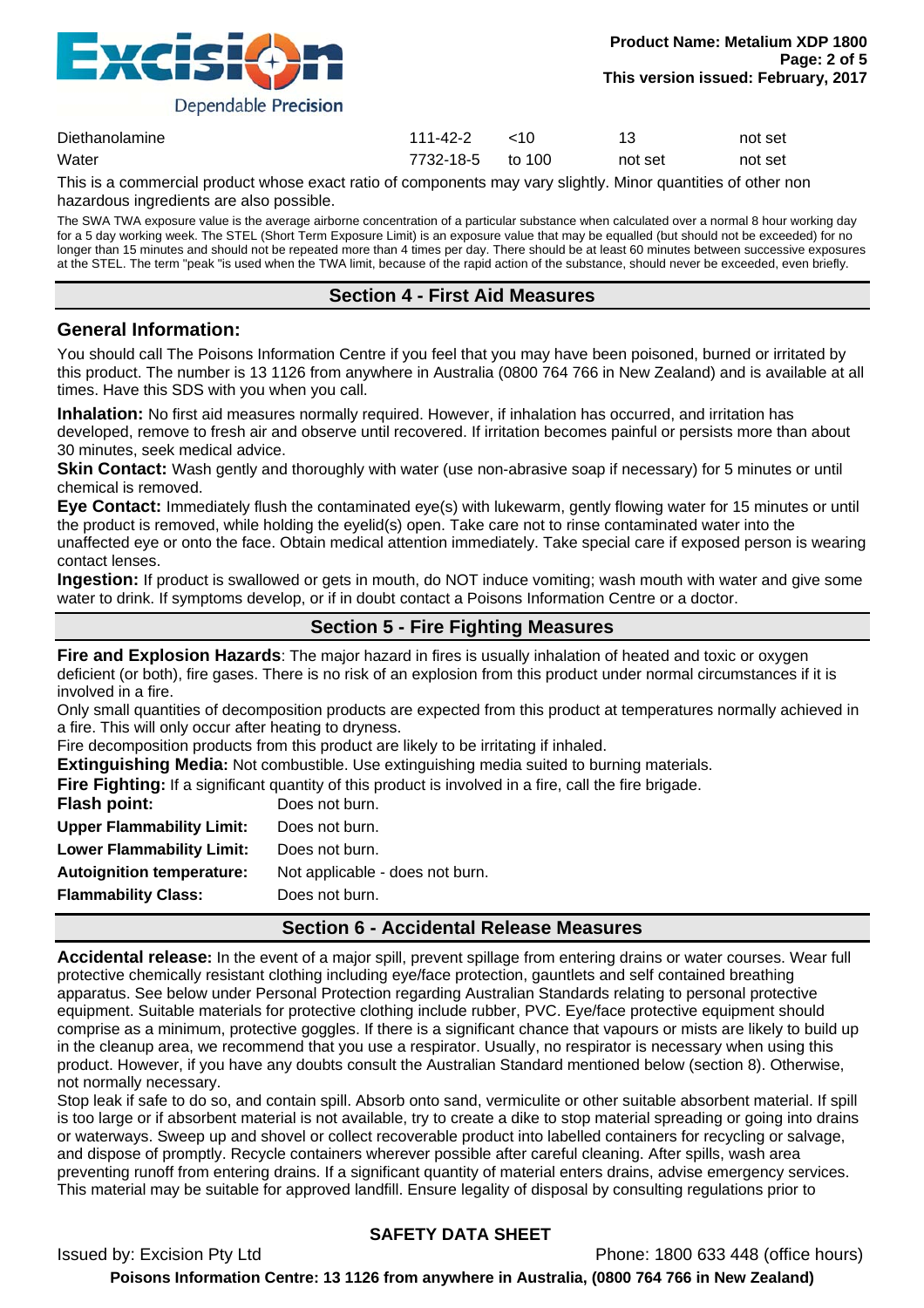

disposal. Thoroughly launder protective clothing before storage or re-use. Advise laundry of nature of contamination when sending contaminated clothing to laundry.

## **Section 7 - Handling and Storage**

**Handling:** Keep exposure to this product to a minimum, and minimise the quantities kept in work areas. Check Section 8 of this SDS for details of personal protective measures, and make sure that those measures are followed. The measures detailed below under "Storage" should be followed during handling in order to minimise risks to persons using the product in the workplace. Also, avoid contact or contamination of product with incompatible materials listed in Section 10.

**Storage:** Store packages of this product in a cool place. Make sure that containers of this product are kept tightly closed. Make sure that the product does not come into contact with substances listed under "Incompatibilities" in Section 10. Some liquid preparations settle or separate on standing and may require stirring before use. Check packaging - there may be further storage instructions on the label.

## **Section 8 - Exposure Controls and Personal Protection**

The following Australian Standards will provide general advice regarding safety clothing and equipment:

Respiratory equipment: **AS/NZS 1715**, Protective Gloves: **AS 2161**, Occupational Protective Clothing: AS/NZS 4501 set 2008, Industrial Eye Protection: **AS1336** and **AS/NZS 1337**, Occupational Protective Footwear: **AS/NZS2210**.

| <b>SWA Exposure Limits</b> | TWA (mg/m <sup>3</sup> ) | STEL (mg/m <sup>3</sup> ) |
|----------------------------|--------------------------|---------------------------|
| Diethanolamine             |                          | not set                   |

No special equipment is usually needed when occasionally handling small quantities. The following instructions are for bulk handling or where regular exposure in an occupational setting occurs without proper containment systems. **Ventilation:** This product should only be used in a well ventilated area. If natural ventilation is inadequate, use of a fan is suggested.

**Eye Protection:** Protective glasses or goggles must be worn when this product is being used. Failure to protect your eyes may lead to severe harm to them or to general health. Emergency eye wash facilities must also be available in an area close to where this product is being used.

**Skin Protection:** You should avoid contact even with mild skin irritants. Therefore you should wear suitable impervious elbow-length gloves and facial protection when handling this product. See below for suitable material types.

**Protective Material Types:** We suggest that protective clothing be made from the following materials: rubber, PVC.

**Respirator:** Usually, no respirator is necessary when using this product. However, if you have any doubts consult the Australian Standard mentioned above. Otherwise, not normally necessary.

Eyebaths or eyewash stations and safety deluge showers should, if practical, be provided near to where this product is being handled commercially.

### **Section 9 - Physical and Chemical Properties:**

| Odour:<br>No data re odour.                                          |
|----------------------------------------------------------------------|
|                                                                      |
| <b>Boiling Point:</b><br>Approximately 100°C at 100kPa.              |
| <b>Freezing/Melting Point:</b><br>Below 0°C.                         |
| <b>Volatiles:</b><br>Water component.                                |
| <b>Vapour Pressure:</b><br>2.37 kPa at 20°C (water vapour pressure). |
| <b>Vapour Density:</b><br>As for water.                              |
| <b>Specific Gravity:</b><br>No data.                                 |
| <b>Water Solubility:</b><br>Completely soluble in water.             |
| No data.<br>pH:                                                      |
| <b>Volatility:</b><br>No data.                                       |
| <b>Odour Threshold:</b><br>No data.                                  |
| <b>Evaporation Rate:</b><br>As for water.                            |
| <b>Coeff Oil/water Distribution:</b><br>No data                      |
| <b>Autoignition temp:</b><br>Not applicable - does not burn.         |

Issued by: Excision Pty Ltd Phone: 1800 633 448 (office hours)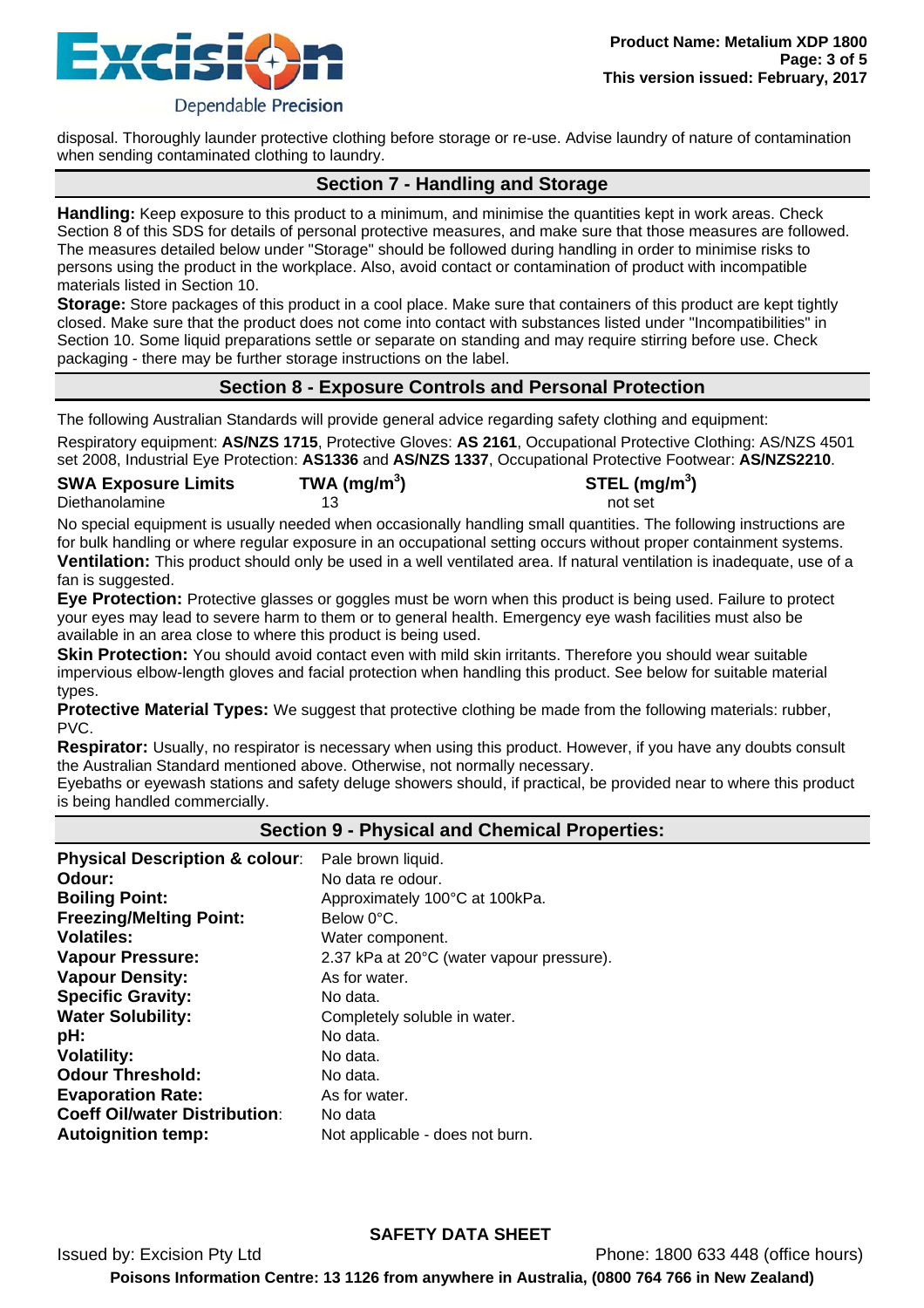

# **Section 10 - Stability and Reactivity**

**Reactivity:** This product is unlikely to react or decompose under normal storage conditions. However, if you have any doubts, contact the supplier for advice on shelf life properties.

**Conditions to Avoid:** This product should be kept in a cool place, preferably below 30°C. Keep containers tightly closed.

**Incompatibilities:** strong acids, acid chlorides, acid anhydrides and chloroformates.

**Fire Decomposition:** Only small quantities of decomposition products are expected from this product at temperatures normally achieved in a fire. This will only occur after heating to dryness. Combustion forms carbon dioxide, and if incomplete, carbon monoxide and possibly smoke. Water is also formed. May form nitrogen and its compounds, and under some circumstances, oxides of nitrogen. Occasionally hydrogen cyanide gas in reducing atmospheres. Carbon monoxide poisoning produces headache, weakness, nausea, dizziness, confusion, dimness of vision, disturbance of judgment, and unconsciousness followed by coma and death.

**Polymerisation:** This product will not undergo polymerisation reactions.

## **Section 11 - Toxicological Information**

## **Local Effects:**

**Target Organs:** There is no data to hand indicating any particular target organs.

## **Classification of Hazardous Ingredients**

Ingredient **Risk Phrases** 

Diethanolamine  $\rightarrow$  5%Conc<10%: Xi; R36

### **4,4'-METHYLENEDIMORPHOLINE**

7 patients reacted positively to the formaldehyde releaser 4,4'-methylenebismorpholine, and 6 of these patients also reacted to formaldehyde and/or other formaldehyde releasers. 4 patients reacted positively to myristyl alcohol tested at 10% petrolatum (pet.). Additionally, 20 doubtful or irritant reactions occurred. 1 patient each reacted positively to oleyl alcohol, MIPA, and AEPD. Conclusions: 4,4'-methylenebis morpholine may be an important MWF allergen, although clinical relevance could not be stated definitely in every case.

Convulsions, tumours at sites of application, peripheral nerve tumours recorded. Equivocal tumourigen by RTECS criteria.

#### **DIETHANOLAMINE**

Asthma-like symptoms may continue for months or even years after exposure to the material ceases. This may be due to a non-allergenic condition known as reactive airways dysfunction syndrome (RADS) which can occur following exposure to high levels of highly irritating compound. Key criteria for the diagnosis of RADS include the absence of preceding respiratory disease, in a non-atopic individual, with abrupt onset of persistent asthma-like symptoms within minutes to hours of a documented exposure to the irritant. A reversible airflow pattern, on spirometry, with the presence of moderate to severe bronchial hyperreactivity on methacholine challenge testing and the lack of minimal lymphocytic inflammation, without eosinophilia, have also been included in the criteria for diagnosis of RADS.

### **TALL OIL FATTY ACIDS, DIETHANOLAMIDE, 4,4'-METHYLENEDIMORPHOLINE**

The following information refers to contact allergens as a group and may not be specific to this product. Contact allergies quickly manifest themselves as contact eczema, more rarely as urticaria or Quincke's oedema. The pathogenesis of contact eczema involves a cell-mediated (T lymphocytes) immune reaction of the delayed type. Other allergic skin reactions, e.g. contact urticaria, involve antibody-mediated immune reactions.

## **Potential Health Effects**

## **Inhalation:**

**Short Term Exposure:** Available data indicates that this product is not harmful. However product may be mildly irritating, although unlikely to cause anything more than mild transient discomfort.

**Long Term Exposure:** No data for health effects associated with long term inhalation.

## **Skin Contact:**

**Short Term Exposure:** Available data indicates that this product is not harmful. It should present no hazards in normal use. However product may be irritating, but is unlikely to cause anything more than mild transient discomfort. **Long Term Exposure:** No data for health effects associated with long term skin exposure.

## **Eye Contact:**

**Short Term Exposure:** This product is a severe eye irritant. Symptoms may include stinging and reddening of eyes and watering which may become copious. Other symptoms such as swelling of eyelids and blurred vision may also

## **SAFETY DATA SHEET**

Issued by: Excision Pty Ltd Phone: 1800 633 448 (office hours)